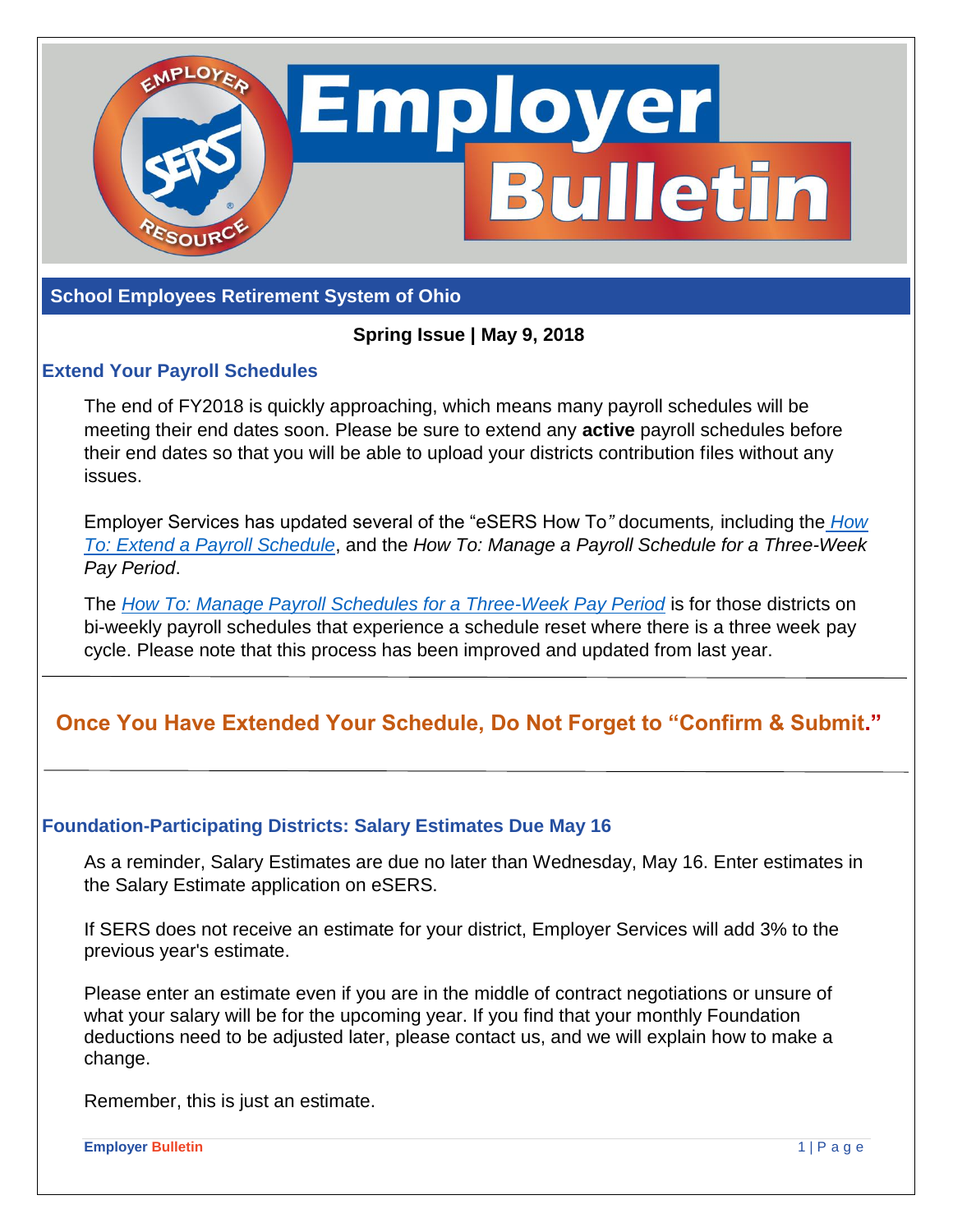# **eSERS Hands-On Training: New Dates Added, Planned**

Employer Outreach began offering hands-on training sessions this spring at SERS' headquarters in downtown Columbus. Our initial round of sessions filled up quickly, so we added more dates for late spring to late summer.

The training is beneficial for new employees, as well as any SERS employers who would like a refresher on the eSERS computer system.

Sessions are free, but there are only 10 spots per session. Spots are still available for the Wednesday, June 27; Wednesday, July 11; Wednesday, July 18; and, Wednesday, August 22, sessions.

Sessions will be held from 9:00 a.m. to 12:00 p.m. Registration will begin at 8:30 a.m.

Visit our website at [www.ohsers.org](http://www.ohsers.org/) to register.

Free parking is available in the SERS parking garage. The parking garage entrance is located on Grant Avenue, north of Broad Street.

Fall training dates will be added at a later time.

If you are unable to attend a training session on site in Columbus, but would like assistance, please contact us to schedule an Employer One-On-One session, and we will come to you.

# **Pick-Up Plans in eSERS: Helpful Tips and Reminders**

With a new fiscal year approaching, Employer Services has some helpful tips and reminders concerning Pick-Up plans:

- We do not have access to sample resolutions to send to Employers adopting new Pick-Up plans; however, we do have access to old resolutions that your district has sent in the past.
- The "Employee Group" field is for specific groups of people. If there are numerous groups of employees adopting Pick-Up plans, and they have different plans, you need to enter separate Pick-Up plans into eSERS.
- If you receive a "Reported Earnings do not match system calculated earnings" warning, and the employee is receiving a Pick-Up on Pick-Up, the earnings need to be inflated in eSERS in order for the amounts to match.
	- $\circ$  To correct this issue in your internal payroll system, please contact your payroll software provider. Once it is corrected, you will no longer receive the warning.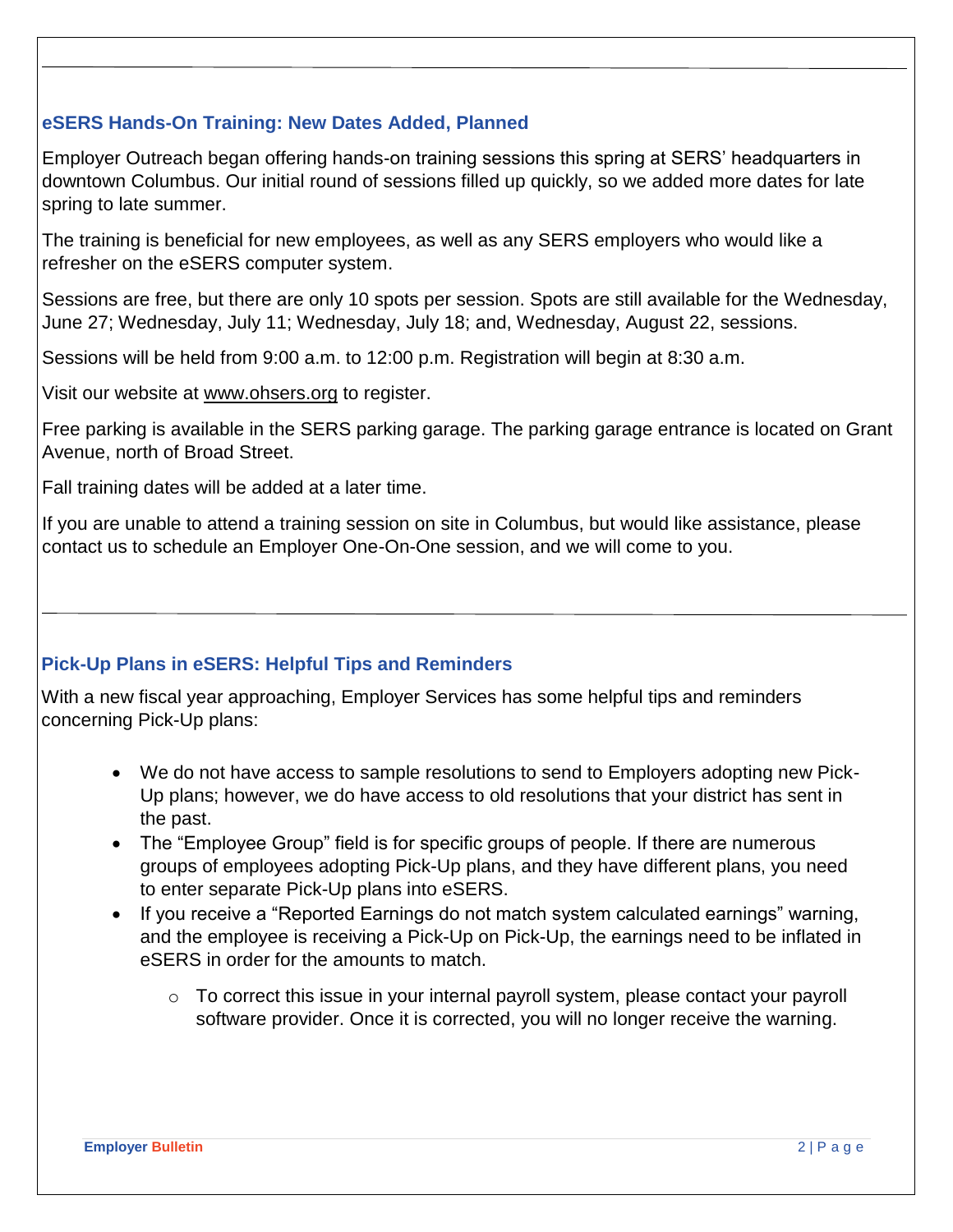- When entering a new Pick-Up plan in eSERS, percentage amounts are required to be entered in the **Tax Deferred Percentage** field and/or the **Board Paid Percentage** field, and the figures must equal 10%. You can enter different percentages that equal 10%, but they cannot be more than 10%.
	- $\circ$  If the employee has a Pick-Up on Pick-Up, the two fields still need to equal 10%, not 11%, and you will need to check mark the Pick-Up on Pick-Up box.

| [ Record displayed ]<br><b>Upload &amp; Submit</b><br><b>Refresh</b><br><b>Pickup Plan Details</b> |                               |  |                              |           |  |
|----------------------------------------------------------------------------------------------------|-------------------------------|--|------------------------------|-----------|--|
|                                                                                                    |                               |  | Pickup ID:                   | Status:   |  |
|                                                                                                    |                               |  | *Effective Date : 04/01/2018 | End Date: |  |
|                                                                                                    | Pickup on Pickup: $\sqrt{}$   |  |                              |           |  |
| *Employee Group : Treasurers                                                                       |                               |  |                              |           |  |
| Tax Deferred Percentage: 0.00%                                                                     | Board Paid Percentage: 10.00% |  |                              |           |  |
| *Upload Board Resolution : C:\Users\ktalbert\Desktor                                               | Browse                        |  |                              |           |  |

For more information on Pick-Up Plans, please refer to the [Employer Services Pick-Up Plan Fact Sheet](http://ohsers.org/wp-content/uploads/2018/04/EMP-7018-Pick-Up-Fact-Sheet.pdf) or contact Employer Services at [employerservices@ohsers.org](mailto:employerservices@ohsers.org) or 877-213-0861.

# **Check First Dates of Service**

When an employee retires or refunds an account, there is an "end date" placed on the account.

If an employee has retired or refunded, and then returns to work, the first date of service is the **NEW** date the employee returns to work.

Please do not provide the original first date of service.

When you use the original date, a "First Date of Service cannot be more than 6 months in the past" warning appears. If you receive this warning for an enrollment, we ask that you double check the first date of service before the warning is suppressed.

If it has been more than six months since the employee has worked or has been paid, a new enrollment needs to be entered using the employee's **new** first date of service, which is the date the employee returned to work.